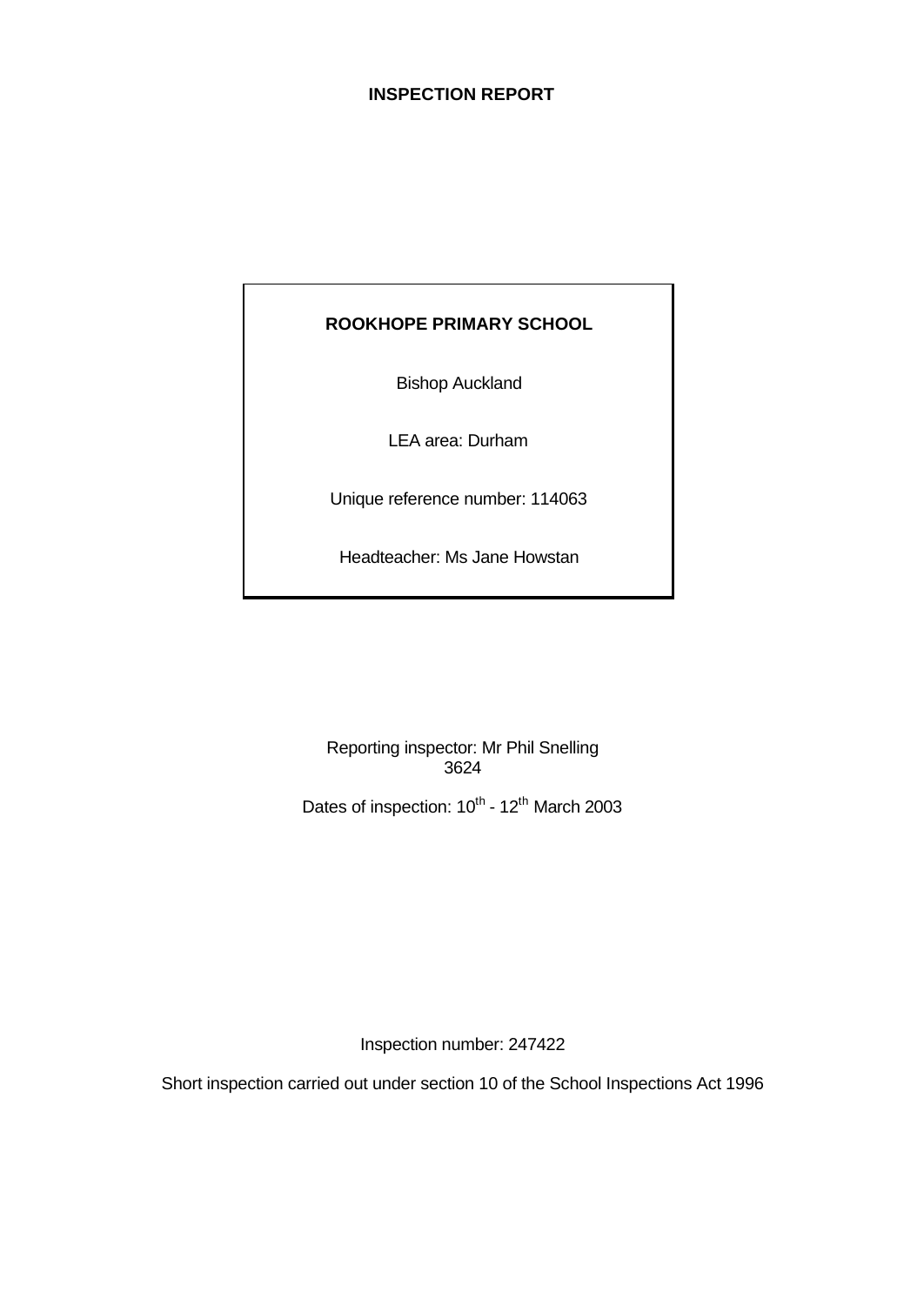### **INFORMATION ABOUT THE SCHOOL**

| Type of school:              | Infant and junior                                                      |
|------------------------------|------------------------------------------------------------------------|
| School category:             | Community                                                              |
| Age range of pupils:         | $4 - 11$ years                                                         |
| Gender of pupils:            | Mixed                                                                  |
| School address:              | Rookhope<br>Weardale<br><b>Bishop Auckland</b><br><b>County Durham</b> |
| Postcode:                    | <b>DL13 2DA</b>                                                        |
| Telephone number:            | 01388 517268                                                           |
| Fax number:                  | 01388 517036                                                           |
| Appropriate authority:       | The Governing Body                                                     |
| Name of chair of governors:  | Mrs B Lonsdale                                                         |
| Date of previous inspection: | October 1997                                                           |

#### © Crown copyright 2003

This report may be reproduced in whole or in part for non-commercial educational purposes, provided that all extracts quoted are reproduced verbatim without adaptation and on condition that the source and date thereof are stated.

Further copies of this report are obtainable from the school. Under the School Inspections Act 1996, the school must provide a copy of this report and/or its summary free of charge to certain categories of people. A charge not exceeding the full cost of reproduction may be made for any other copies supplied.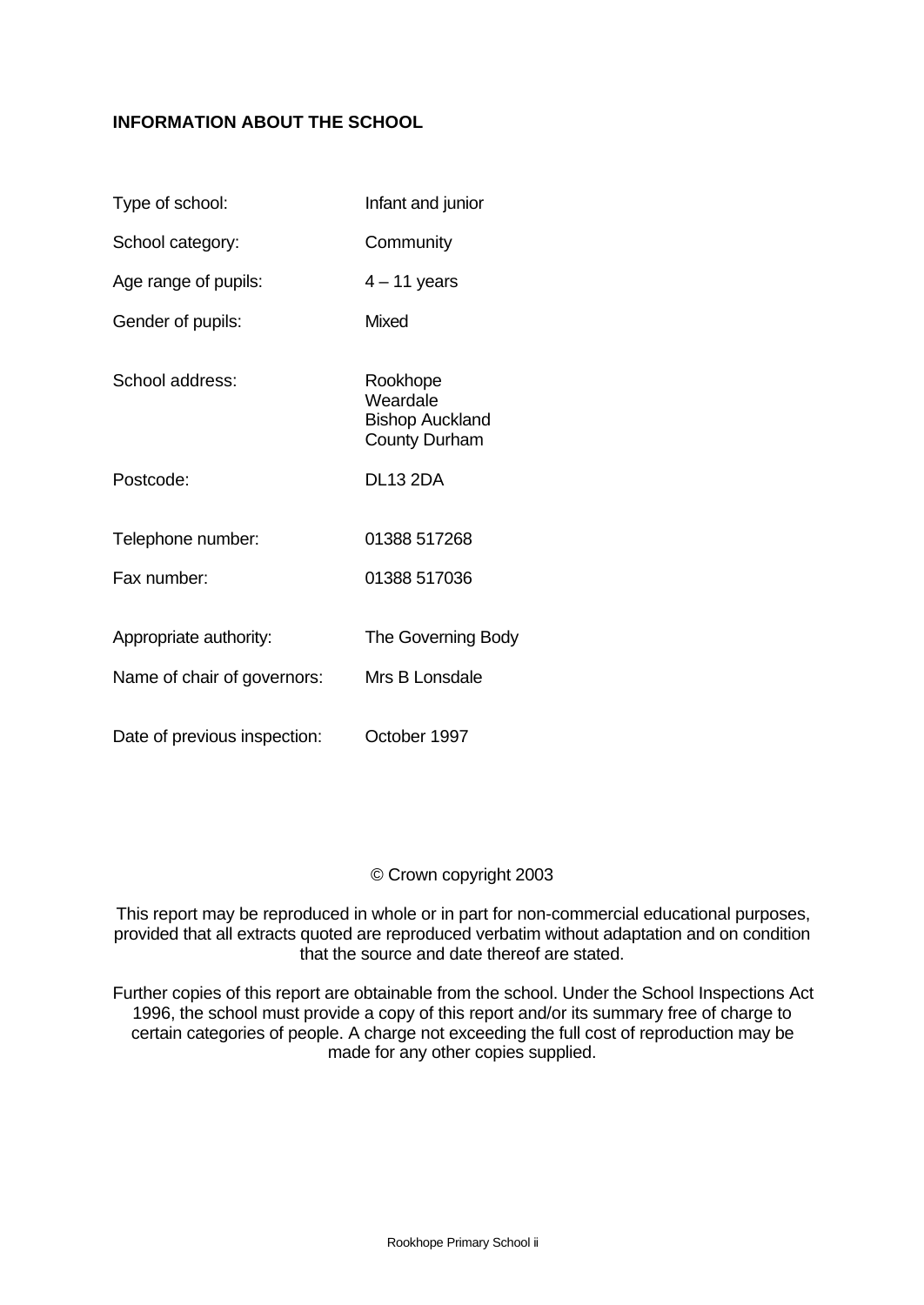### **INFORMATION ABOUT THE INSPECTION TEAM**

| <b>Team members</b> |                      |                      |  |
|---------------------|----------------------|----------------------|--|
| 3624                | <b>Phil Snelling</b> | Registered inspector |  |
| 11084               | Jane Hughes          | Lay inspector        |  |

The inspection contractor was:

Primary Associates Limited Suite 13 West Lancashire Technology Management Centre Moss Lane View **Skelmersdale** WN8 9TN

Any concerns or complaints about the inspection or the report should be raised with the inspection contractor. Complaints that are not satisfactorily resolved by the contractor should be raised with OFSTED by writing to:

> The Complaints Manager Inspection Quality Division The Office for Standards in Education Alexandra House 33 Kingsway London WC2B 6SE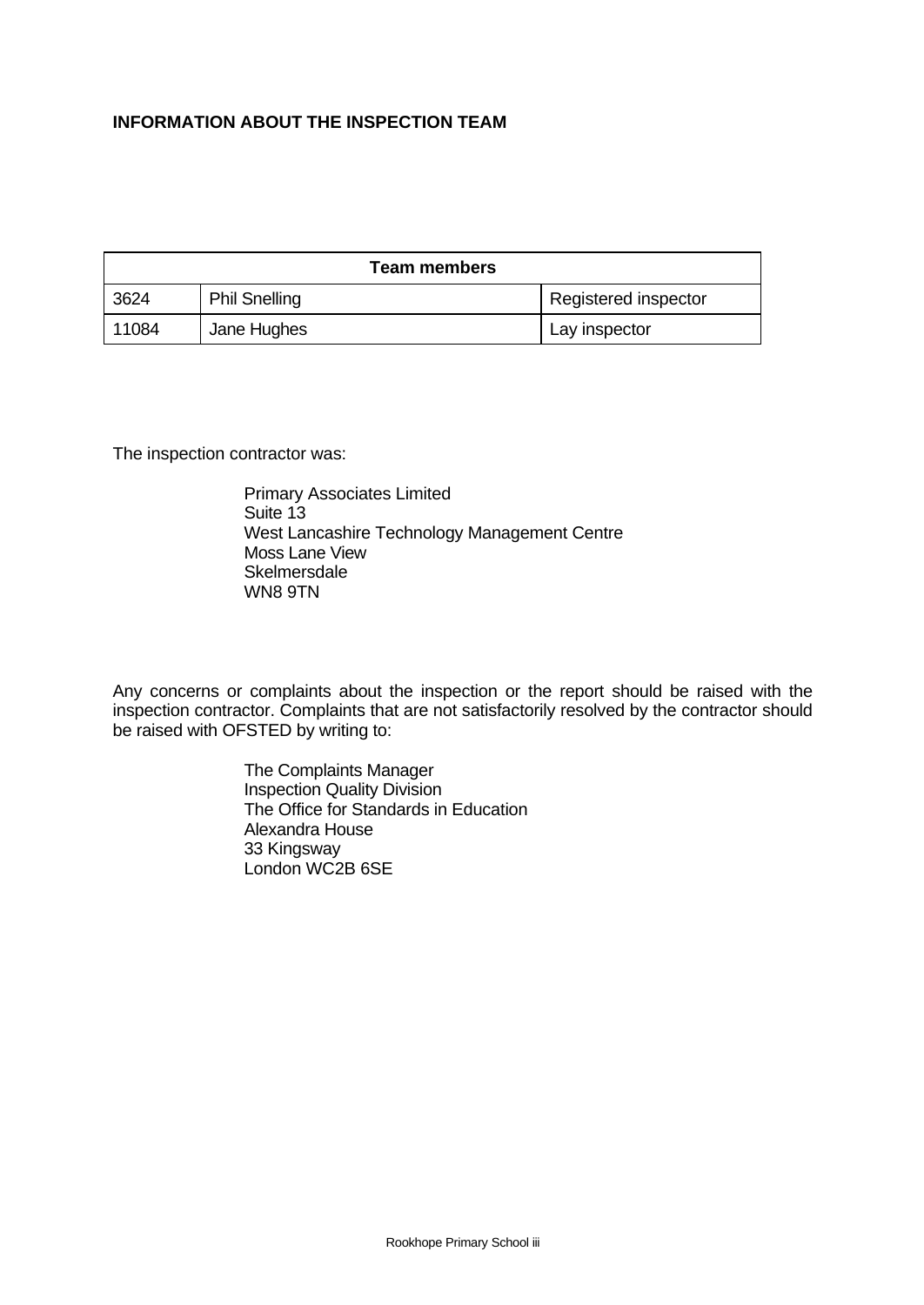# **REPORT CONTENTS**

|                                                                                                                                                                                                                                                                                                                                                                           | Page |
|---------------------------------------------------------------------------------------------------------------------------------------------------------------------------------------------------------------------------------------------------------------------------------------------------------------------------------------------------------------------------|------|
| <b>PART A: SUMMARY OF THE REPORT</b>                                                                                                                                                                                                                                                                                                                                      | 1    |
| Information about the school<br>How good the school is<br>What the school does well<br>What could be improved?<br>How the school has improved since its last inspection<br><b>Standards</b><br>Pupils' attitudes and values<br>Teaching and learning<br>Other aspects of the school<br>How well the school is led and managed<br>Parents' and carers' views of the school |      |
| <b>PART B: COMMENTARY</b>                                                                                                                                                                                                                                                                                                                                                 |      |
| <b>WHAT THE SCHOOL DOES WELL</b>                                                                                                                                                                                                                                                                                                                                          | 5    |
| <b>WHAT COULD BE IMPROVED</b>                                                                                                                                                                                                                                                                                                                                             | 8    |
| WHAT SHOULD THE SCHOOL DO TO IMPROVE FURTHER?                                                                                                                                                                                                                                                                                                                             | 9    |
| <b>PART C: SCHOOL DATA AND INDICATORS</b>                                                                                                                                                                                                                                                                                                                                 | 10   |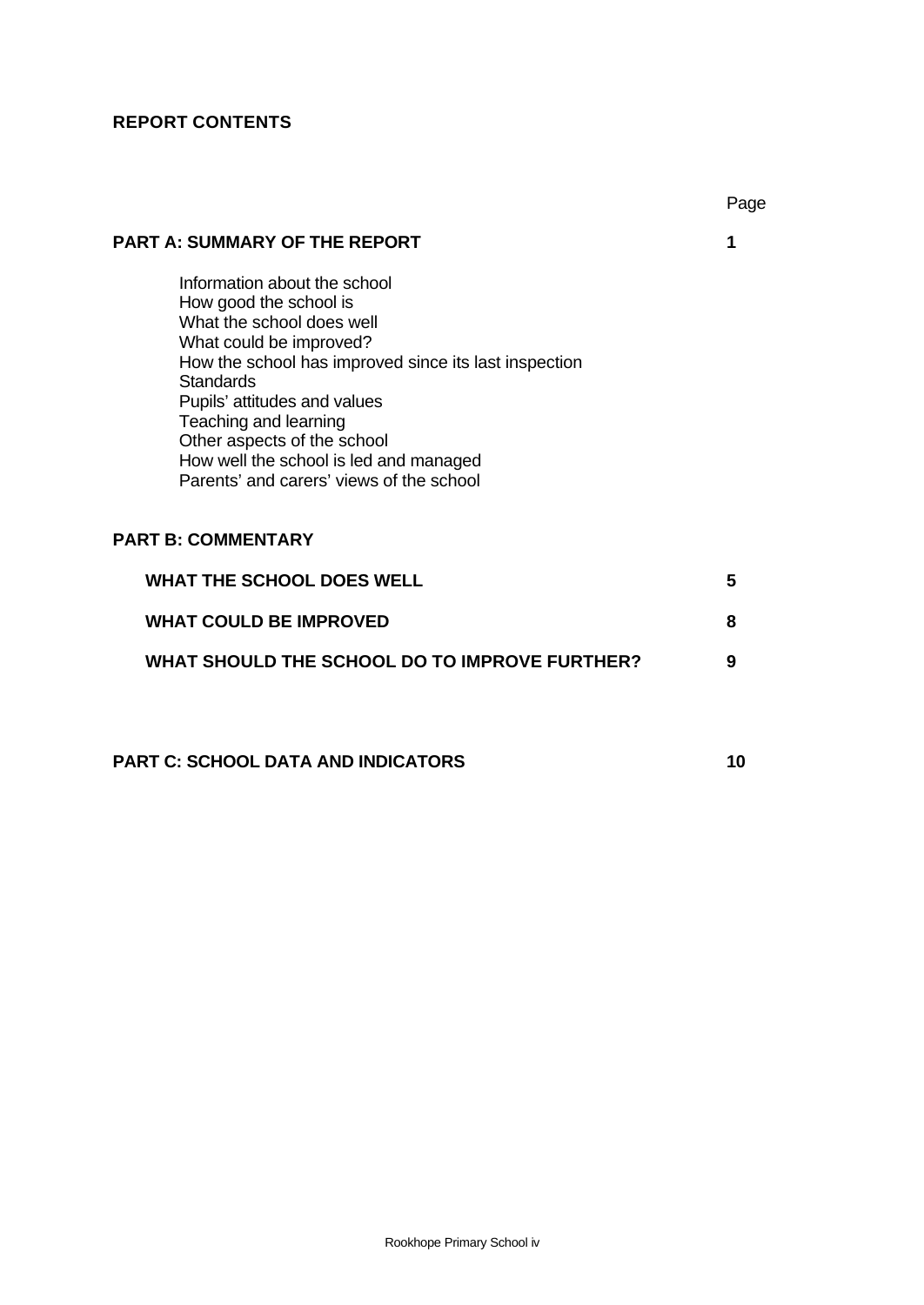#### **PART A: SUMMARY OF THE REPORT**

#### **INFORMATION ABOUT THE SCHOOL**

Rookhope Primary School is situated in the rural village of Rookhope, in the upper valley of the River Wear in County Durham. It is smaller than most primary schools, with 24 pupils on roll aged between 4 and 11 years, and almost equal numbers of boys and girls. The school has two classes. The headteacher and second in charge, teach these pupils for almost all of the time, with two part-time teachers teaching a few class lessons or supporting groups. Pupils in reception, Year 1 and Year 2 are in one class, those in Year 3 to Year 6 in the other. Most pupils live in the village or the surrounding area. Almost all pupils are white and there are no pupils from homes where English is not the language mainly spoken. Pupils come from a variety of backgrounds, so when they start in reception they show a wide range of attainment. Overall, it is generally as expected for their ages. The number of pupils who join or leave during a school year can fluctuate considerably; at present the school is growing after a dip in numbers. The school has a larger than usual number of pupils with special educational needs, who are beyond the first stages of concern, and also a larger number than usual with statements. Most of these children have problems with communication, whilst some have emotional and behavioural difficulties. The school also provides for looked after children as the need arises. The number of children eligible for free school meals fluctuates; at present there are three, which is a little less than the average percentage.

#### **HOW GOOD THE SCHOOL IS**

Rookhope is a lively school, which enables children to achieve well whatever their starting point. Staff are committed to developing their pupils as individuals and the good teaching results in interesting and enjoyable learning. The school is successful at helping pupils reach high standards in their personal development as well as good standards in subjects. It promotes close and useful links with the village and local area. The headteacher, new since the previous inspection, gives very good leadership and direction to the school. The school gives good value for money.

#### **What the school does well**

- The school enables pupils with a wide range of abilities and learning needs to achieve well;
- The school places high priority on pupils' personal development and they respond with sensitivity, a well-developed work ethic and very good behaviour;
- The headteacher's very good leadership is moving the school forward strongly.

#### **What could be improved**

The pupils' achievement in writing does not match the high level of their achievement in reading.

*The areas for improvement will form the basis of the governors' action plan.*

#### **HOW THE SCHOOL HAS IMPROVED SINCE ITS LAST INSPECTION**

The school has improved in many ways since the previous inspection in 1997, when in most aspects it was judged to be satisfactory. The main issue for the school to improve concerned the one in ten lessons that were judged unsatisfactory; there is no unsatisfactory teaching now. Pupils' achievement is better, as is their behaviour and personal development. The school is moving forward more vigorously than it was, attracting new pupils and reaching out more openly into the community. A nursery, due to open soon, will further support this trend.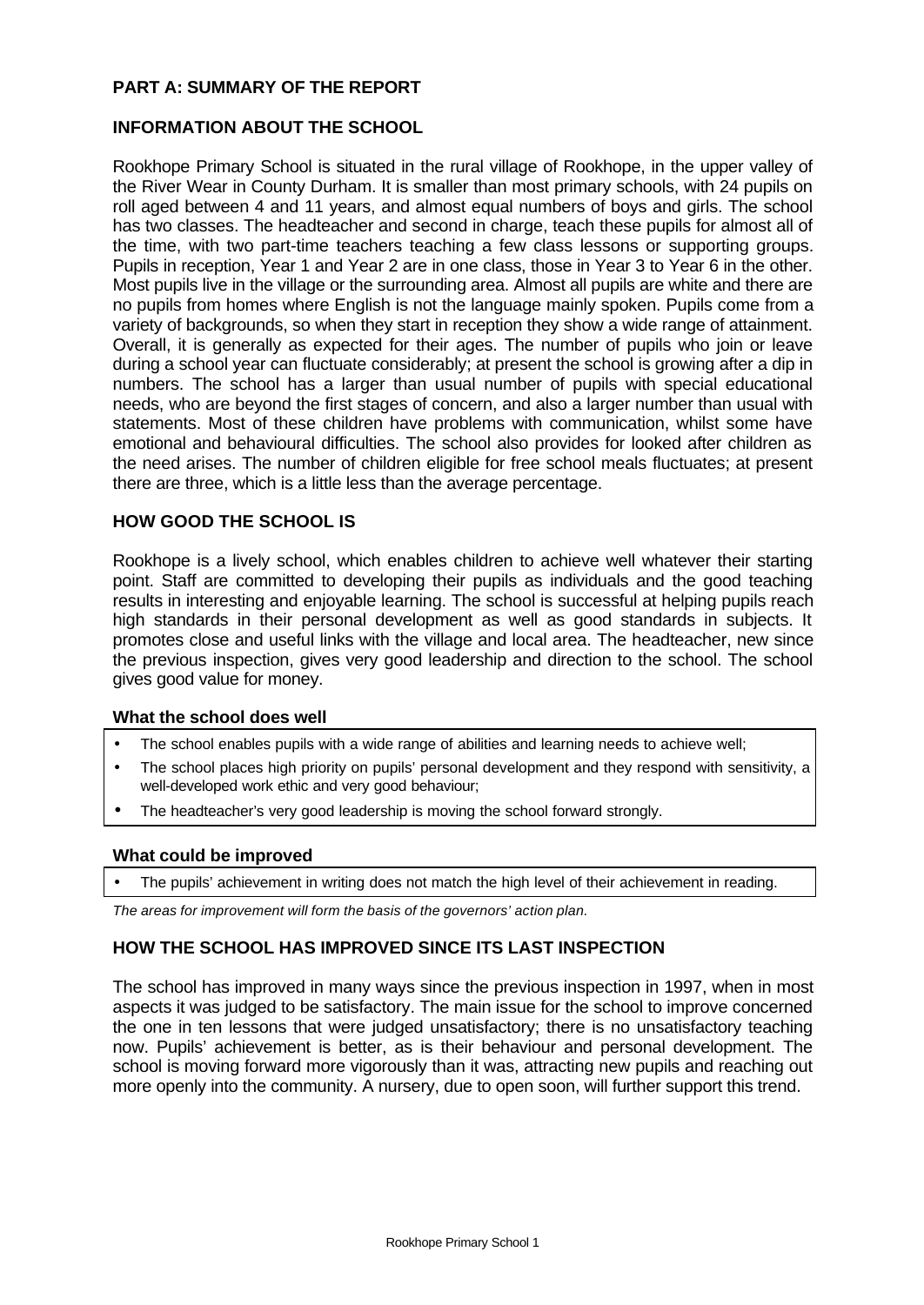#### **STANDARDS**

In schools where there are 10 or fewer pupils taking the national tests for 11-year-olds, no results are published. The data drawn from such small numbers is not reliable enough to show valid comparisons with other schools. However, taking into consideration trends over the past four years and current work, inspection findings show that from year-to-year many pupils reach above average standards in reading, mathematics and science. Standards in writing are closer to average at age 11. During this time, pupils have not usually reached such high standards by the end of Year 2 but this year, working with their new teacher, pupils are on course to do well. Staff know the capabilities of the small number of children well and set appropriate targets for them to achieve.

Pupils throughout the school make good progress. Those in the reception year achieve well and most reach the expected goals for this age and are working at the early stages of the national curriculum by the end of the year. Pupils with special needs and looked after children make very good gains and achieve well in relation to their abilities and emotional difficulties. Higher achievers are stretched better in their literacy and numeracy work than in some other subjects. Pupils with exceptional gifts and talents are given additional opportunities to use these. Boys and girls make equally good progress.

Pupils make good progress through interesting work across all subjects. In science they undertake a lot of investigative work and soon become able to record the outcomes of their tests competently. Information and communication technology (ICT) is used well across subjects. All pupils learn French, quickly gaining the language to answer simple questions such as their name and age. Through music and dance pupils develop skills such as a strong sense of rhythm, and in history and geography learn much about their local heritage.

| <b>Aspect</b>                             | <b>Comment</b>                                                                                                                                                                                                                        |
|-------------------------------------------|---------------------------------------------------------------------------------------------------------------------------------------------------------------------------------------------------------------------------------------|
| Attitudes to the school                   | Pupils respond very well to what the school offers. Pupils enjoy school<br>and try very hard with their work because they find it interesting and<br>enjoyable.                                                                       |
| Behaviour, in and out of<br>classrooms    | Very good. Pupils behave sensibly throughout the day whether in the<br>building or in the playground. They are friendly, polite and courteous.                                                                                        |
| Personal development and<br>relationships | Very good. Pupils get on with each other very well. Older and younger<br>ones mix freely and naturally. This helps younger ones to gain<br>confidence and develop their independence, and older ones to show their<br>responsibility. |
| Attendance                                | Satisfactory.                                                                                                                                                                                                                         |

#### **PUPILS' ATTITUDES AND VALUES**

Pupils make great strides in their personal development as a result of the school's very good provision for personal, social and health and citizenship education (PSHCE) programme.

#### **TEACHING AND LEARNING**

| Teaching of pupils in:      | <b>Reception</b> | Years $1 - 2$ | Years $3-6$ |  |
|-----------------------------|------------------|---------------|-------------|--|
| Quality of teaching<br>Good |                  | Good          | Good        |  |

*Inspectors make judgements about teaching in the range: excellent; very good; good; satisfactory; unsatisfactory; poor; very poor. 'Satisfactory' means that the teaching is adequate and strengths outweigh weaknesses.*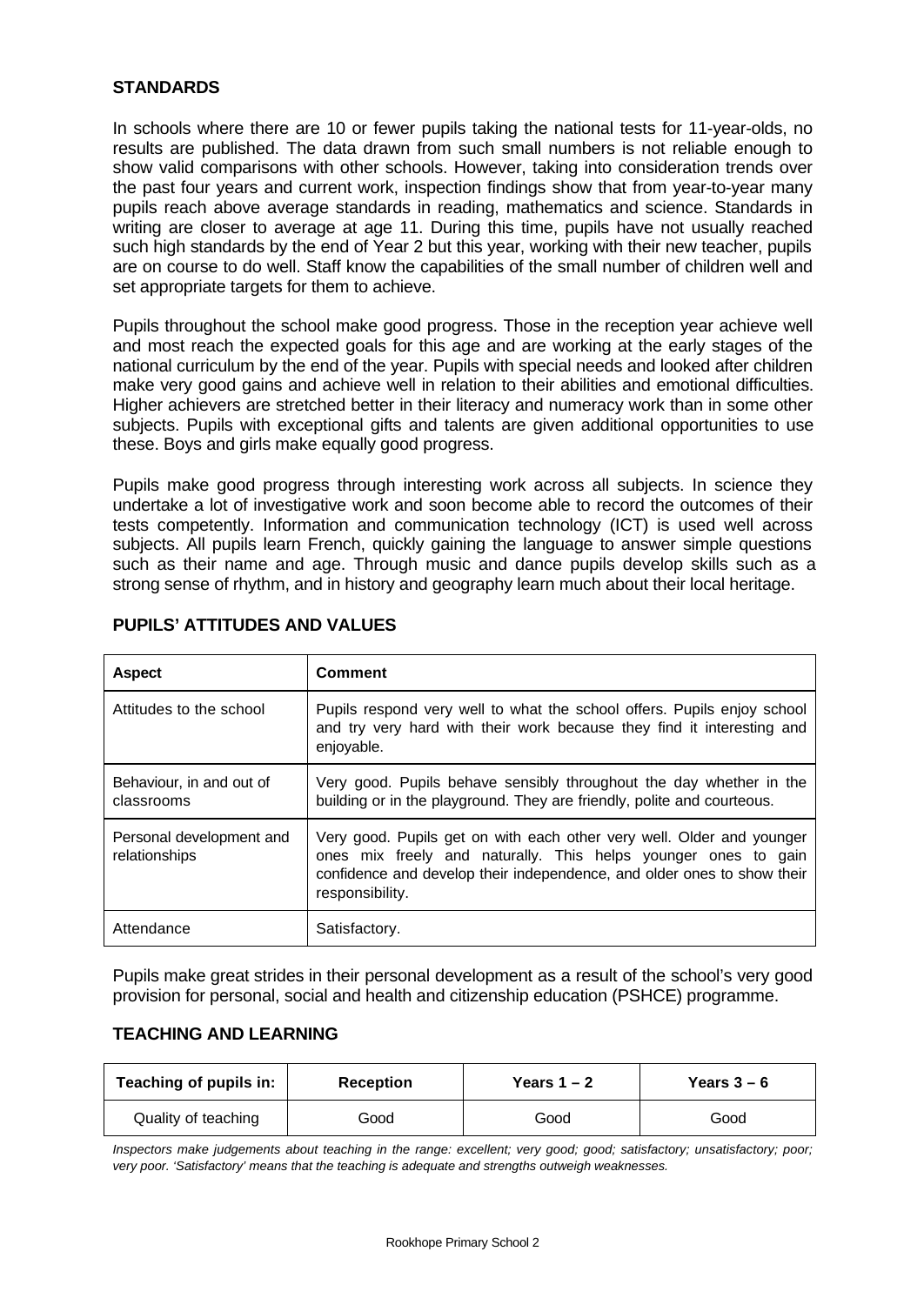Teaching overall is good across the school, with some very good lessons as well as some that are satisfactory. Teachers expect a lot of the children and they respond readily. The best lessons are run at a lively pace and include interesting activities, which inspire pupils and keep them busy from start to finish. Teachers are clear about what they want the children to learn and they make them think by asking probing questions until they offer full answers. The introductions reflect the teachers' good knowledge of subject content when they explain new ideas to pupils or correct their misunderstandings. Pupils are confident and not afraid to try things out for themselves because relationships are so good. They are happy to seek information and to find answers to problems. They enjoy discussions and are keen to answer questions.

Literacy and numeracy are taught well. Helpful comments in marking the content of children's work give them pointers as to how well they have done or how they might improve their work by doing things differently. However, there is not such close attention given to the way children present their work. Teachers use their subject knowledge effectively to achieve objectives such as developing the children's understanding of the correct terms and language to use in mathematics and English. They concentrate hard on enabling pupils to learn the strategies they need to carry out mathematical calculations or solve problems. They create plenty of opportunities for pupils to use their literacy skills in other subjects through providing opportunities to read, though more could be done in promoting their writing. Practical science, design and technology, geography and weekly 'investigation' lessons offer pupils good opportunities to use their mathematical skills.

In most lessons, sufficient challenge is provided to stretch pupils of all ages and abilities. Pupils with special educational needs are always supported well and make very good progress. Sometimes they undertake separate work, at other times the same as the rest of the class but carefully adapted. They are given valuable extra help both in class and individually. The older and more able pupils are best challenged in literacy and numeracy. In other subjects like history and religious education, more opportunities could be offered to them to use their skills and knowledge by making choices within the activities they undertake and in the way they do them.

Although there are only a small number of teachers, they use their skills well in moving between classes to teach to their strengths. The school makes good use of expert visiting teachers in music and physical education.

| <b>Aspect</b>                                                                                        | <b>Comment</b>                                                                                                                                                                                                                                                                         |
|------------------------------------------------------------------------------------------------------|----------------------------------------------------------------------------------------------------------------------------------------------------------------------------------------------------------------------------------------------------------------------------------------|
| The quality and range of the<br>curriculum                                                           | This is high quality. The learning opportunities are rich and varied from<br>French through ICT to dance and music. A strong emphasis is placed on<br>giving pupils the skills to find things out for themselves and to solve<br>problems.                                             |
| Provision for pupils with<br>special educational needs                                               | Very good. The small numbers allow for all pupils' needs to be met<br>through individual approaches and this is of particular benefit to these<br>pupils. The school is successful in giving all pupils confidence and<br>helping them to cope with the same curriculum.               |
| Provision for pupils'<br>personal, including spiritual,<br>moral, social and cultural<br>development | Very good. The school is particularly effective at raising pupils' moral and<br>social awareness and in helping them develop tolerance and respect for<br>each other. It values pupils as individuals and promotes their<br>understanding of different races and cultures effectively. |
| How well the school cares<br>for its pupils                                                          | Excellent. There are first-rate procedures for ensuring child protection.<br>The school has a strong approach to analysing and meeting the needs of                                                                                                                                    |

# **OTHER ASPECTS OF THE SCHOOL**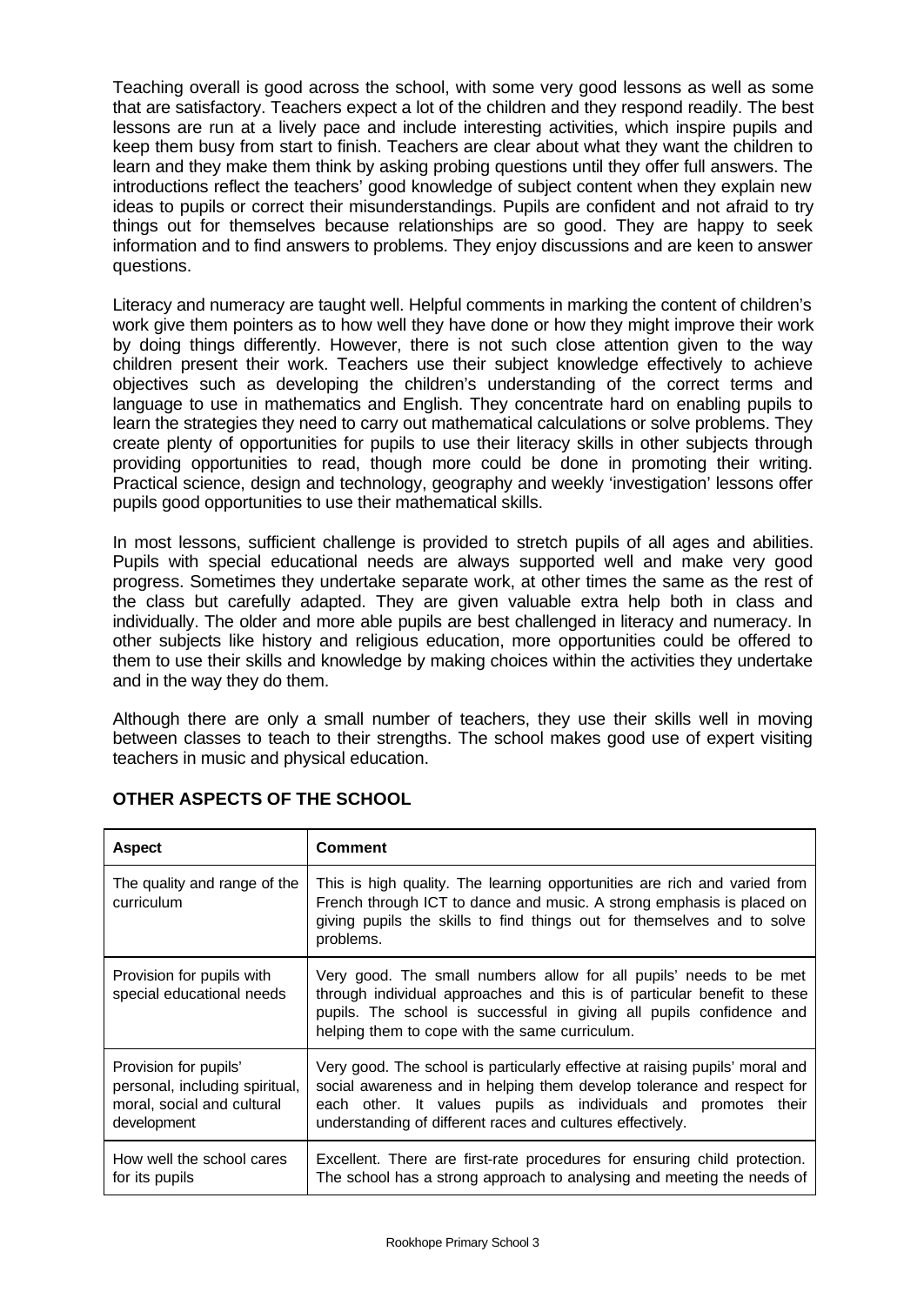|  |  | every child. |
|--|--|--------------|
|--|--|--------------|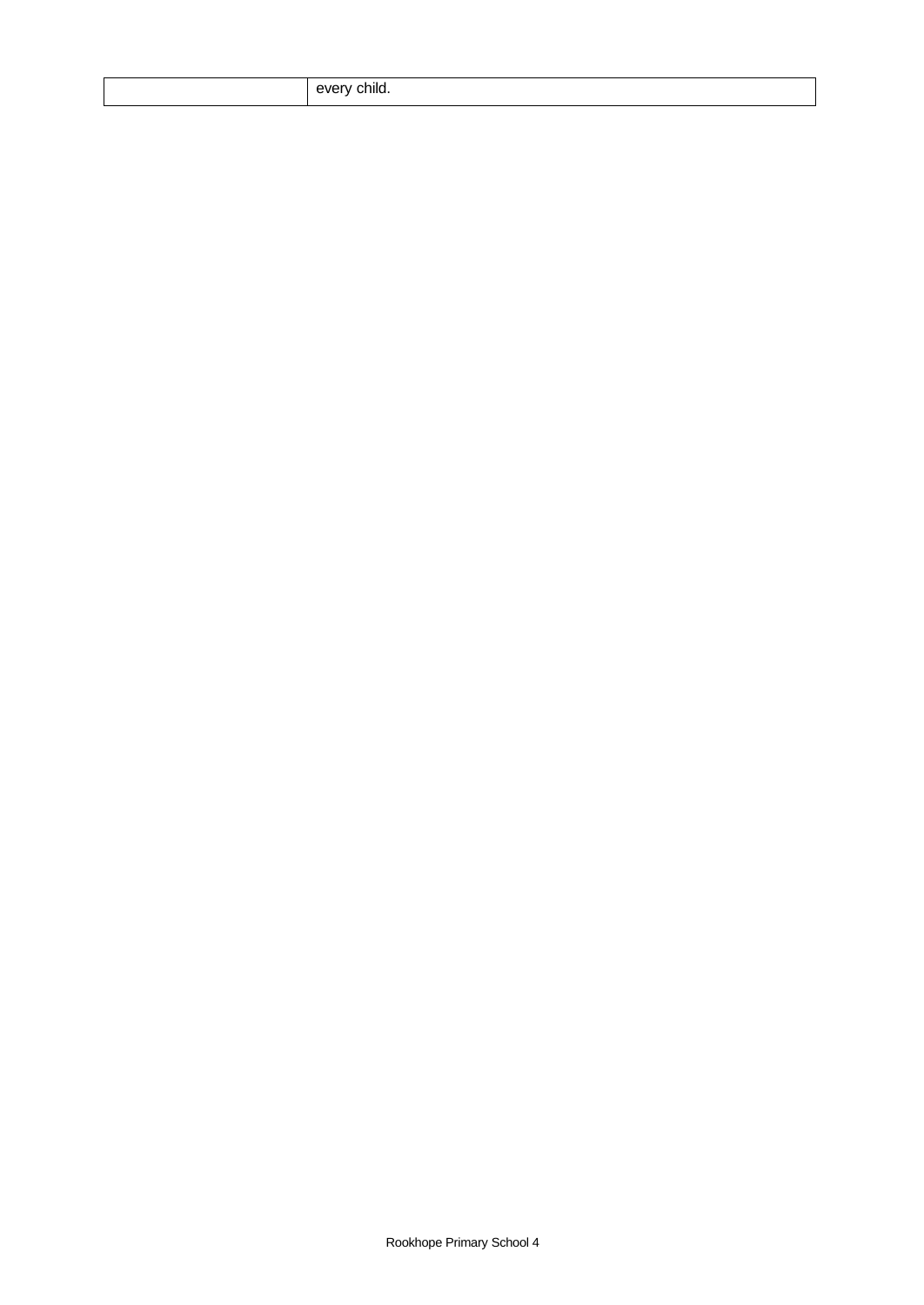Good use is made of the wider community, visits and visitors to enrich the curriculum. This contributes particularly to the school's belief in the importance of practical experiences as a basis for learning.

| <b>Aspect</b>                                                             | <b>Comment</b>                                                                                                                                                                                                                                                                              |
|---------------------------------------------------------------------------|---------------------------------------------------------------------------------------------------------------------------------------------------------------------------------------------------------------------------------------------------------------------------------------------|
| Leadership and<br>management by the<br>headteacher and other key<br>staff | Very strong. The new headteacher has a clear vision for the school and<br>pursues it with much skill and enthusiasm. This gives a strong lead in<br>moving the school forward. The new second in charge plays a full part in<br>contributing to and sharing decisions and responsibilities. |
| How well the governors fulfil<br>their responsibilities                   | Good. Governors are becoming more involved through observing lessons<br>to help strengthen their awareness of how well the school is doing. The<br>development of ICT benefits from governors' expertise.                                                                                   |
| The school's evaluation of<br>its performance                             | Good. Adjustments have been made to the curriculum and teaching<br>based on analysis of the school's achievements. The process by which<br>teachers observe each other and share their observations could be more<br>rigorous.                                                              |
| The strategic use of<br>resources                                         | Good. Finances are efficiently managed. The school draws on local<br>school cluster activities well to gain access to a wider curriculum. It gets<br>particularly good value from the money spent on special needs.                                                                         |

### **HOW WELL THE SCHOOL IS LED AND MANAGED**

The headteacher and governors are committed to promoting the school as part of the local community. They seek the views of parents and pupils in making decisions and respond to their suggestions.

### **PARENTS' AND CARERS' VIEWS OF THE SCHOOL**

| What pleases parents most |                                                                                                      |  | What parents would like to see improved                |
|---------------------------|------------------------------------------------------------------------------------------------------|--|--------------------------------------------------------|
|                           | The way the children like school;<br>The ease with which they can approach the<br>head and teachers; |  | One or two are unhappy with the amount of<br>homework. |
|                           | The way the school expects their children to<br>work hard and the progress they make;                |  |                                                        |
|                           | The good quality teaching;                                                                           |  |                                                        |
|                           | How well led and managed the school is.                                                              |  |                                                        |

Parents have a very high opinion of the school. Inspectors totally agree with the strengths that the parents identify. The levels of homework are in line with those found in most schools.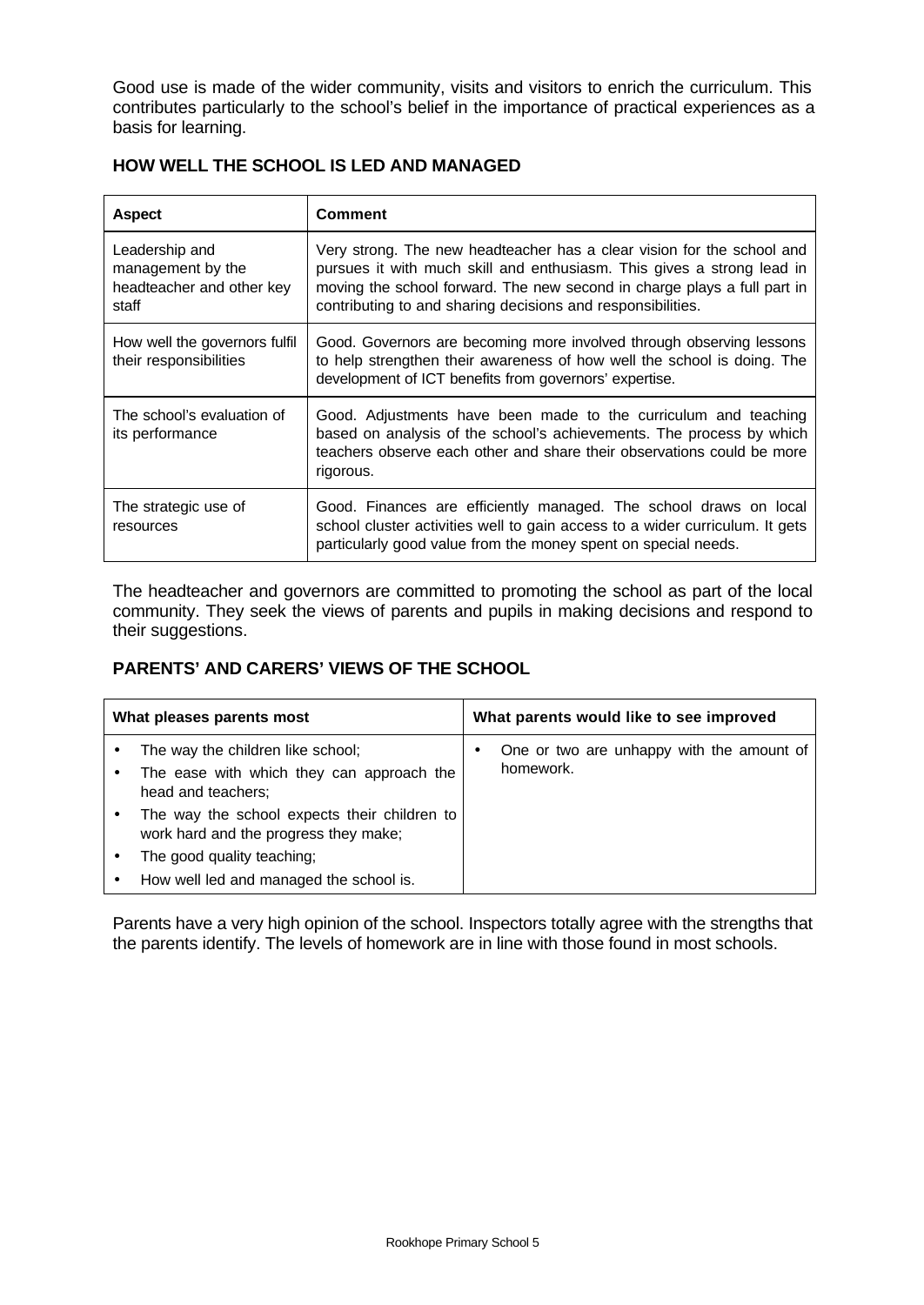#### **PART B: COMMENTARY**

#### **WHAT THE SCHOOL DOES WELL**

#### **The school enables pupils with a wide range of abilities and learning needs to achieve well**

- 1. In both key stages there is a solid base of good teaching, which helps the pupils to achieve well. In the reception and infant class, the needs of the youngest children are catered for successfully and appropriate attention is given to the requirements of the Foundation Stage curriculum. As children progress through the school or new children arrive in the later years, the staff keep a very close eye on their achievements and plan their next work carefully. As a result, children with some very complex learning and emotional needs are successfully settled into the school and make very good progress.
- 2. There are particular strengths that make the teaching successful. Very good relationships between the adults and children in the school are at the heart of this. Pupils find learning enjoyable and they are confident to speak out, offer ideas and answer questions. The way teachers ask questions shows good knowledge of the subjects they teach. For example, in a literacy lesson for older pupils, the question 'how do you know it's a myth?' provoked a thoughtful explanation from a pupil. Teachers use the correct subject language, so older pupils are comfortable with questions such as 'What conventions does the author use to take you from the beginning of this text to the end?' Their grasp of the language was later demonstrated when one pupil exclaimed 'he's using antonyms!' at a particular point in the text. Explanations to younger children similarly reflect this use of correct terms; for example, when infant pupils in mathematics were asked 'what is a prediction?' and 'what is a method?' they were able to explain.
- 3. Another strong feature of the teaching and learning is the interesting and wellpresented tasks usually given to the children. These hold their interests and help them to sustain their concentration to the end. Younger pupils were dying to open mathematical problems given to them in sealed envelopes or to visit the 'Land of Sweets' in their dance lesson. Older children were very keen to solve numerical problems based on discussion of a family tree of Kings and Queens in the middle ages, interpreting the table, working out mentally the length of reigns and explaining how they had done it. In a history lesson the teacher's use of her grandmother's Victorian underclothing brought from the attic effectively raised pupils' awareness of how modern clothes differ from those of the past.
- 4. With only two classes in the school, teachers are faced with teaching pupils of a wide range of abilities and ages. At most times they handle this range well because they use their knowledge of individuals to plan the work. Where pupils need to make up ground the school offers extra help through additional attention in class or individual help from a support teacher or assistant. Such help is very effective in boosting the children's basic literacy skills or their confidence as learners, which enables them to play a fuller part in all lessons. In class, teachers show great sensitivity to the needs of those with learning difficulties, as seen, for example, in a dance lesson when extra thinking time and encouragement were given. Now and then, this good knowledge of individuals is not fully used to stretch the most able pupils and hurry them on as much as they could. For example, in an otherwise good infant mathematics lesson, the most able pupils were fired up and ready to go to their activity but were not given the go ahead until they had listened to instructions for other groups as well. In a history lesson for older pupils the challenge to the more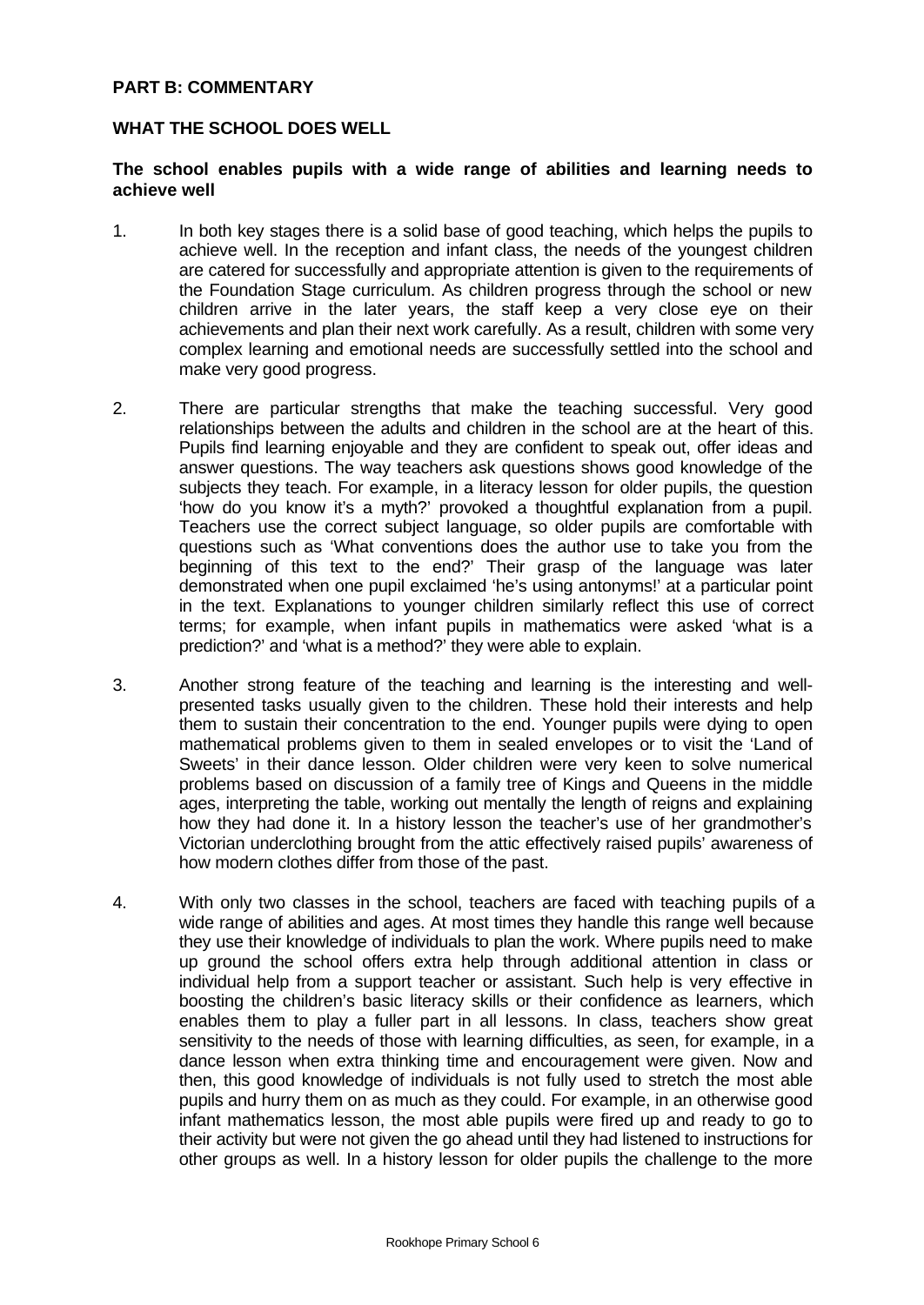able could have been higher by giving them more choice in how they recorded and presented their work.

- 5. Whilst the school gives due weight to teaching basic literacy and numeracy skills, it values the wider curriculum and in so doing, offers a broad range of learning opportunities to the children. Despite this being a small school, there is something for everyone. French is taught regularly to every pupil and they all have ample time to use computers. Where the school is unable to provide from within, it seeks help from outside by joining with other small schools (cluster activities) or participating in programmes such as those provided by 'Sport England.' For example, a games session was seen in which all the junior pupils participated in a lesson on table tennis. The visiting teacher was very skilled and the lesson very well planned and delivered using ordinary tables available in the school and other small equipment brought in. Gymnastics, dance and netball are covered by the same programme at other times in the year.
- 6. Pupils with particular gifts and talents take part in a project (MAT), which involves the participating schools each providing extra lessons in one curriculum area. This has involved pupils from Rookhope with high abilities in mathematics, music and art. Three schools are working together using ICT to raise writing achievement for more able pupils, who email work to each other as part of a literacy project. As well as working with its 'cluster', the school further enriches the curriculum by its use of local organisations and the locality itself. Opportunities for all range from bird watches with the RSPB and a 'Rural Rangers' project at a nearby forest, through to watching a Shakespeare play at a Sunderland theatre and attending pantomimes at a secondary school.

#### **The school places high priority on pupils' personal development and they respond with sensitivity, a well-developed work ethic and very good behaviour**

- 7. This is a small school with a huge desire to inspire pupils to develop the personal qualities valued by society. Much of its very positive atmosphere for learning hinges on the high priority staff place on pupils learning to value each individual's contribution to the school community. Pupils learn what it means to be part of this special 'school family' from their very first day and teachers make a very strong contribution to children's spiritual, moral, social and cultural development.
- 8. Staff create a school environment that offers pupils true security and they really enjoy being there. They throw themselves into all the interesting activities offered by teachers and concentrate really well until each task is finished. Pupils take pride in the work they produce and many are very keen to show adults what they can do.
- 9. Adults consistently set very high expectations of how pupils will behave and this is reflected in the very calm and orderly classrooms and playground. Teachers encourage pupils to help to formulate their own classroom rules and they take careful heed of these. In most lessons, the interesting activities offered to pupils make them want to stick at tasks and finish what they have started. The school offers greater responsibility for the well being of others to the oldest pupils who become 'Buddies' to the younger children. This system is run by the pupils and ensures that no unacceptable behaviour occurs outside lessons. Pupils learn to assess a situation and decide how best to resolve the problem and this teaches them to become more aware of the feelings of others.
- 10. Although there is a large age range in lessons, pupils constantly demonstrate maturity in the way they react to one another. It is significant that pupils of many abilities and vastly differing ages not only work co-operatively during lessons but also grab playtime opportunities for 'whole school' games of football. The playground is a very happy and lively place and everyone participates in the fun. Older pupils take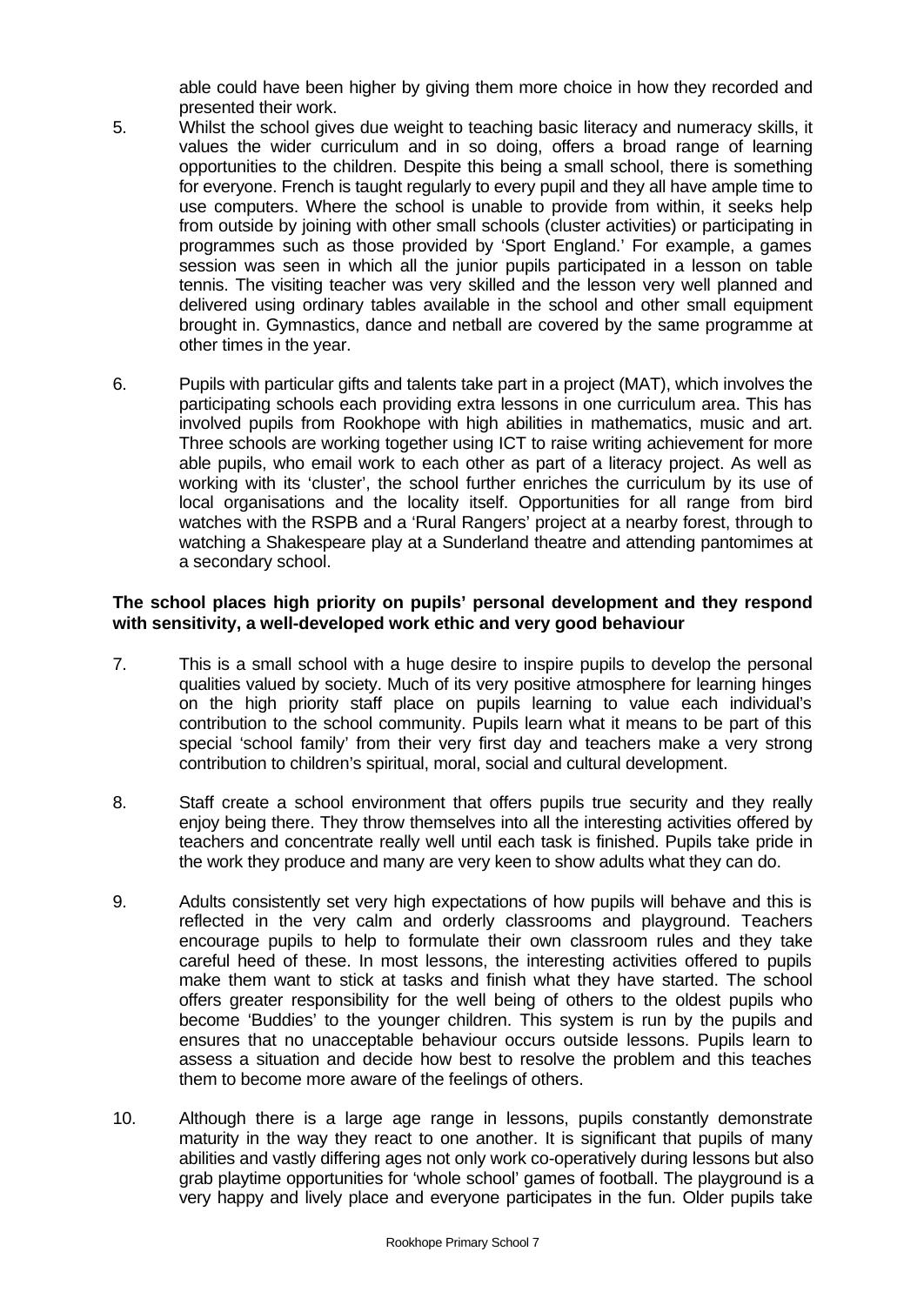care not to be too rough and the younger ones are competitive as they jostle energetically for the ball.

- 11. Without doubt, pupils take their lead from the excellent models offered by adults in the school; they learn to foster meaningful relationships with everyone. The headteacher sets a fine example as she values the contributions of all pupils during lessons. In one French lesson, she listened to one boy with special educational needs and exclaimed, 'Oh, I love your pronunciation - say it again!' as he told her his name. He beamed with delight as he replied.
- 12. Pupils are equally unselfconscious about acknowledging success. During one dance lesson, the teacher asked individuals to model some of their most successful attempts as they beat out the rhythm of their favourite sweet through dance movements. One little girl was particularly impressive and an older boy burst into spontaneous applause as she finished her moves. Such a warm response is rarely seen and truly reflects the 'feeling of family' here.
- 13. Pupils are hugely supportive of each other and this adds significantly to their progress. If someone needs help, it is offered. For example, older pupils get up, unbidden, in assembly and quickly find the correct hymn when younger children struggle with the higher numbers. Pupils show gratitude, not embarrassment, for any help they receive, as it is an everyday occurrence. Equally, in lessons, pupils are 'tuned in' to the struggles of their neighbours. For example, during a lesson in the computer suite, infant pupils supported each other's learning when the teacher was occupied with one particular child. A reception girl calmly got up and rectified a problem for a Year 1 boy who could not get his computer to work properly and this helped him to start work instead of waiting for the teacher. Staff and pupils treat everyone alike, whatever their particular individual needs and every child is fully included in all school activities.
- 14. The school's programme of PSHCE is very well considered and enables pupils to reflect upon many aspects of their own and others' development. There is a detailed programme that ensures pupils learn about healthy lifestyles and what it means to be a useful member of society. Crucially, they are able to put this into practice each day as they learn to recognise each other's strengths and weaknesses and to adjust to these. Pupils also benefit from 'Circle Time' when they sit together in a circle and reflect on a variety of moral, social and personal dilemmas.
- 15. Parents value the approach of staff in their management of children's behaviour and they report that their children become increasingly mature as they attend school. The headteacher is very efficient at letting parents know what is happening with their children, both academically and socially, and parents feel both well informed and involved in their children's learning. They help to reinforce at home the ideals promoted by staff in school.

#### **The headteacher's very good leadership is moving the school forward strongly**

16. Since her appointment, the headteacher has offered the school a clear vision of how it needs to move forward and has effectively drawn together the efforts of staff and governors in working towards it. A key part of the plan is to increase the numbers of pupils by raising the profile of the school in the local and wider community and building its reputation as a place where all children can succeed. This initiative is beginning to show results already in a steady increase in the number of pupils attending, some of whom have joined from other schools where they were finding learning more difficult. Comments made at the parents' meeting confirmed how quickly and how well all new children settle into the school community.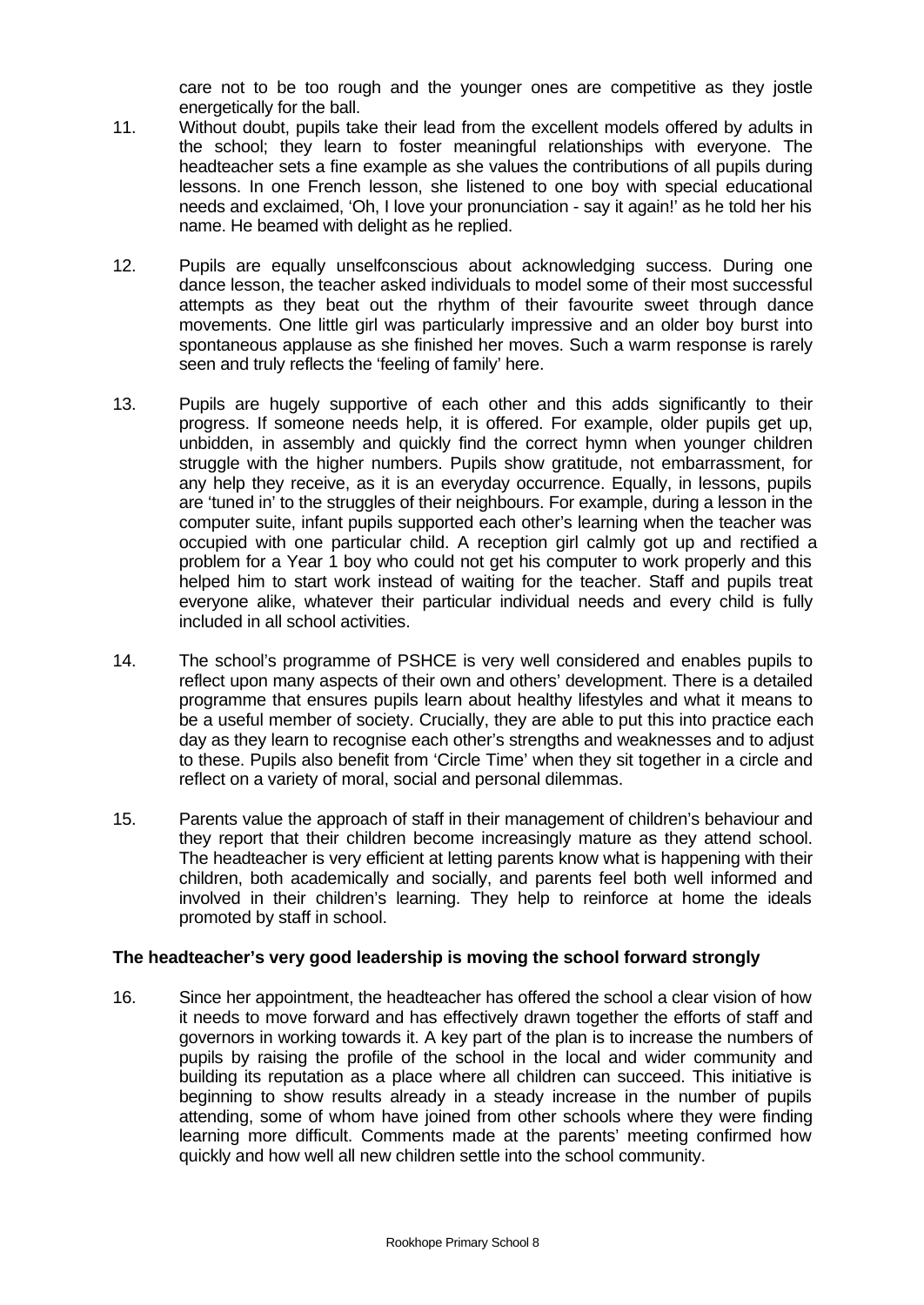- 17. The headteacher has breathed new life into the supportive governing body, which is becoming increasingly active. For example, governors now make well planned classroom visits to observe the children at work and this enables them to have a greater understanding when discussing the achievements or needs of the school. Uncharted waters were crossed in the appointment of the teacher who is second in charge, with children involved in the appointment process. To help the school reach the right appointment, pupils from the school council interviewed the candidates and reported back to the governors on who they wished to be appointed and why. Their views were given due weight in arriving at an appointment. Initiatives such as this have a real influence on the ethos of the school and truly reflect the aims in practice.
- 18. The school's systems for evaluating how well it is doing are becoming firmly established. The headteacher has a clear view of what could be better, analysing data to show what is strong and what needs to be improved. Data is also used in other ways. For example, pupils have targets for improvement in literacy, numeracy and science which they are involved in setting and which are reviewed half termly. Systems for assessing and tracking pupils' progress against these targets are highly reliant on the close knowledge teachers have of the pupils rather than systematic review and recording. There is potential for improvement here and the school has recognised this through the recent introduction of new recording books. Teaching and learning are evaluated by the headteacher observing lessons and by the teachers observing each other. These systems would also benefit from a greater rigour to help get to the heart of what needs to be done to take teaching quality to an even higher plane.
- 19. A strong element in the success of the headteacher's leadership is in the way she has established a team approach where all contributions are valued. The outcome is a strong sense of community within the school where all involved play a full part. Staff with responsibilities lead their areas well. For example, good leadership in PSHCE and special educational needs, results in high quality provision for these areas and consequently pupils' very good progress in their personal development. Parents hold the school in high esteem. At the parents' meeting they described it as a place where 'we are listened to and heard' and 'there is true mutual respect between parents and the school'. Their views are sought on major developments and their concerns are listened to. For example, many of the children travel to school by bus. Parents were concerned that the buses used had no seat belts and raised their concerns with the headteacher. A new deal was soon negotiated with a travel firm that now supplies mini buses with seatbelts and the school has gained from a better financial deal.

#### **WHAT COULD BE IMPROVED**

#### **The pupils' achievement in writing does not match the high level of their achievement in reading.**

20. The school has already recognised from its analysis of data that pupils' achievement in writing is not as strong as it is in reading. Raising achievement in writing is included as a priority in the current School Management Plan (2002–2003). The lesson timetable has already been adjusted in Key Stage 2, giving greater time to literacy to enable more opportunities for pupils to undertake extended writing. This measure is having an impact and so is better teaching of writing in Key Stage 1, where standards are higher than they have been in the past. Writing is taught well within the daily literacy lessons and pupils write in a range of different ways such as producing accounts, instructions, arguments, explanations, stories and poetry. Nevertheless, there are further improvements to be addressed to drive up writing standards to the best levels achievable.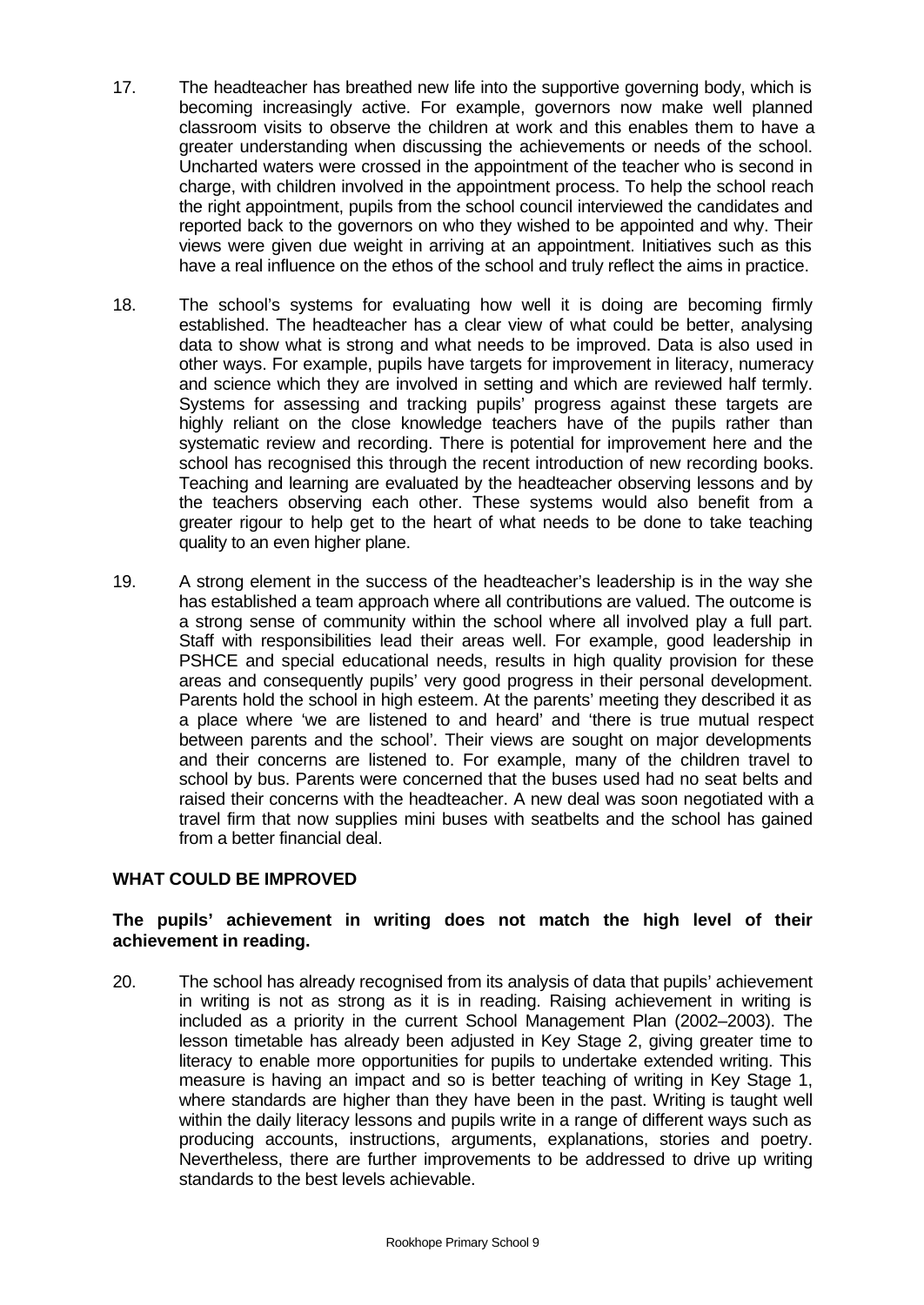- 21. Standards in handwriting are not high enough in Key Stage 2 though they are now better in Key Stage 1. Most children learn to write competently and good attention is given to teaching the skills in handwriting lessons. However, these skills are not transferred well to the pupils' other work. As a result, standards slip and the work of older pupils especially can be untidy.
- 22. Spelling punctuation and grammar are generally at the level to be expected for the children's ages. Teaching of these aspects is included in the literacy lessons. Again, however, there are mistakes in these made in the pupils' work in other subjects that are not challenged rigorously enough through marking.
- 23. The opportunities that pupils have to apply their writing skills in their work in other subjects are fewer than they might be. Opportunities are missed in subjects such as history and religious education when pupils, especially the older and more able, are given worksheets to complete when they don't need them. Sometimes the content of writing is the same for all pupils across the key stage. In contrast, some of their science work shows that older pupils can record for themselves without frameworks. However, even when pupils are given the opportunity to create their own tables for recording, the standard of presentation is too often low. Teachers do not give enough guidance or have high enough expectations about how the work should be set out. For example, table lines are drawn without good use of rulers and sometimes titles are underlined and dates clearly written, at other times they are not. These are lost opportunities for pupils to extend and refine their writing skills and for older more able pupils to be further stretched in the Foundation subjects
- 24. Whilst teachers' marking gives pupils very good feedback and guidance on the content of their work, it does not challenge these low standards of presentation or give guidance as to how this aspect might improve. The school is further improving the way it keeps a check on pupils' progress and they are set targets in their literacy work. There is scope for further improvement in writing, with targets that are shorter term and more individual. Assessments of the levels pupils have reached could then be used to give a stronger pointer to where each child needs to go next.

### **WHAT SHOULD THE SCHOOL DO TO IMPROVE FURTHER?**

25. To continue to raise standards, the governors, headteacher and staff should:

#### **Raise achievement in pupils' writing by:**

- maximising their opportunities to write in other subjects;
- setting higher expectations for standards of presentation, neatness and handwriting across the school;
- minimising the amount of worksheets and frameworks given to more able pupils;
- making sharper assessments and setting more precise targets for children on how to improve their writing, sharing these with pupils and marking their work against them.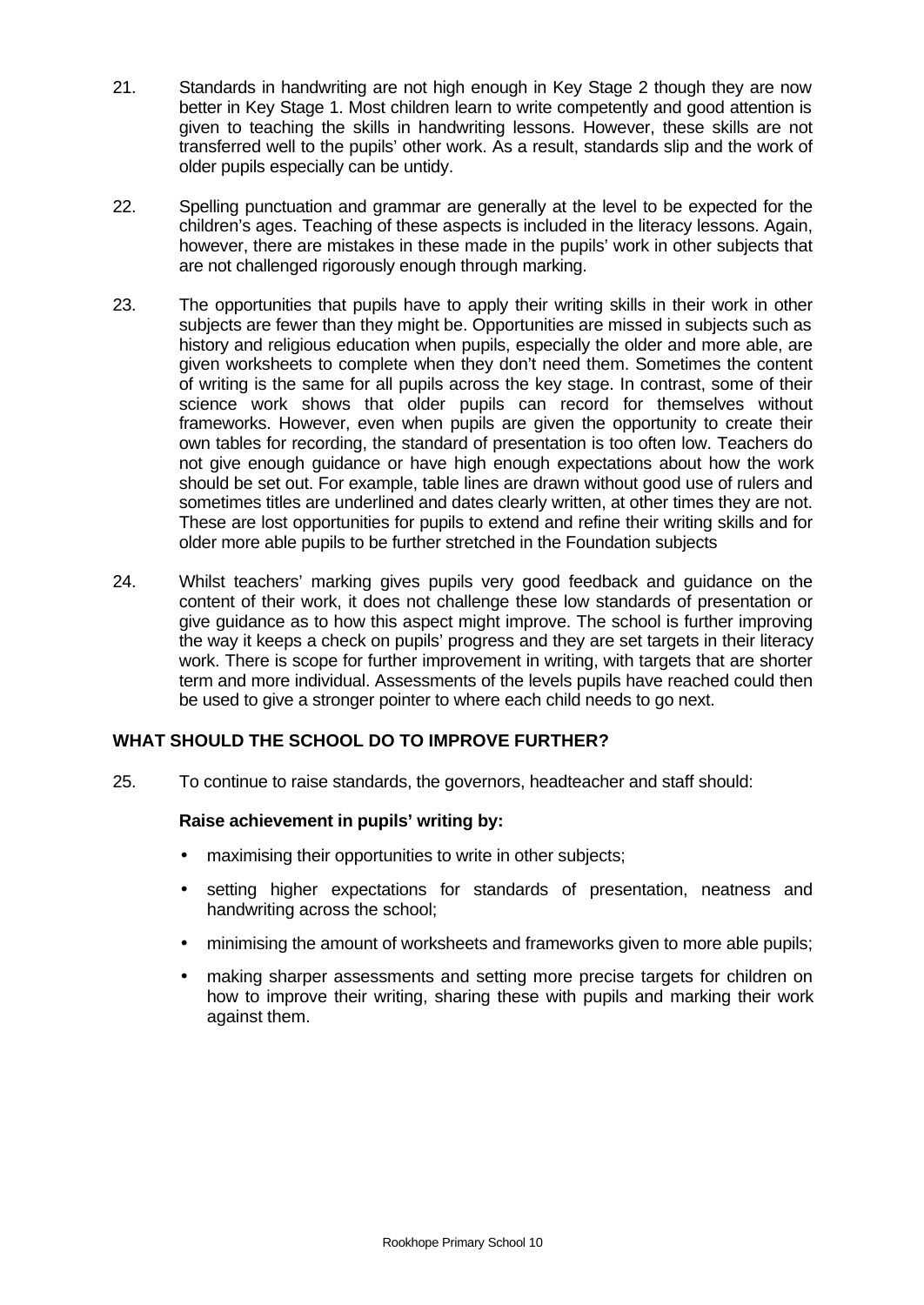#### **PART C: SCHOOL DATA AND INDICATORS**

#### *Summary of the sources of evidence for the inspection*

Number of lessons observed

Number of discussions with staff, governors, other adults and pupils 8

| 10 |  |
|----|--|
| 8  |  |

#### *Summary of teaching observed during the inspection*

|            | Excellent | Very good | Good | Satisfactory | Unsatisfactor | Poor | Very Poor |
|------------|-----------|-----------|------|--------------|---------------|------|-----------|
| Number     |           |           | ບ    |              |               |      |           |
| Percentage |           | 30        | 30   | 40           |               |      |           |

*The table gives the number and percentage of lessons observed in each of the seven categories used to make judgements about teaching. Care should be taken when interpreting these percentages as each lesson represents ten percentage points.*

#### *Information about the school's pupils*

| Pupils on the school's roll                                                  | $YR - Y6$    |  |  |
|------------------------------------------------------------------------------|--------------|--|--|
| Number of pupils on the school's roll (FTE for part-time pupils)             | 24           |  |  |
| Number of full-time pupils known to be eligible for free school meals        |              |  |  |
| <b>Special educational needs</b>                                             | $YR - Y6$    |  |  |
| Number of pupils with statements of special educational needs                | 2            |  |  |
| Number of pupils on the school's special educational needs register          |              |  |  |
| English as an additional language                                            | No of pupils |  |  |
| Number of pupils with English as an additional language                      | 0            |  |  |
| Pupil mobility in the last school year                                       | No of pupils |  |  |
| Pupils who joined the school other than at the usual time of first admission | 3            |  |  |
| Pupils who left the school other than at the usual time of leaving           | 2            |  |  |

#### *Attendance*

#### **Authorised absence Unauthorised absence**

|                           | %   |                           | %   |
|---------------------------|-----|---------------------------|-----|
| School data               | 6.2 | School data               | 0.0 |
| National comparative data | 5.4 | National comparative data | 0.5 |

*Both tables give the percentage of half days (sessions) missed through absence for the latest complete reporting year.*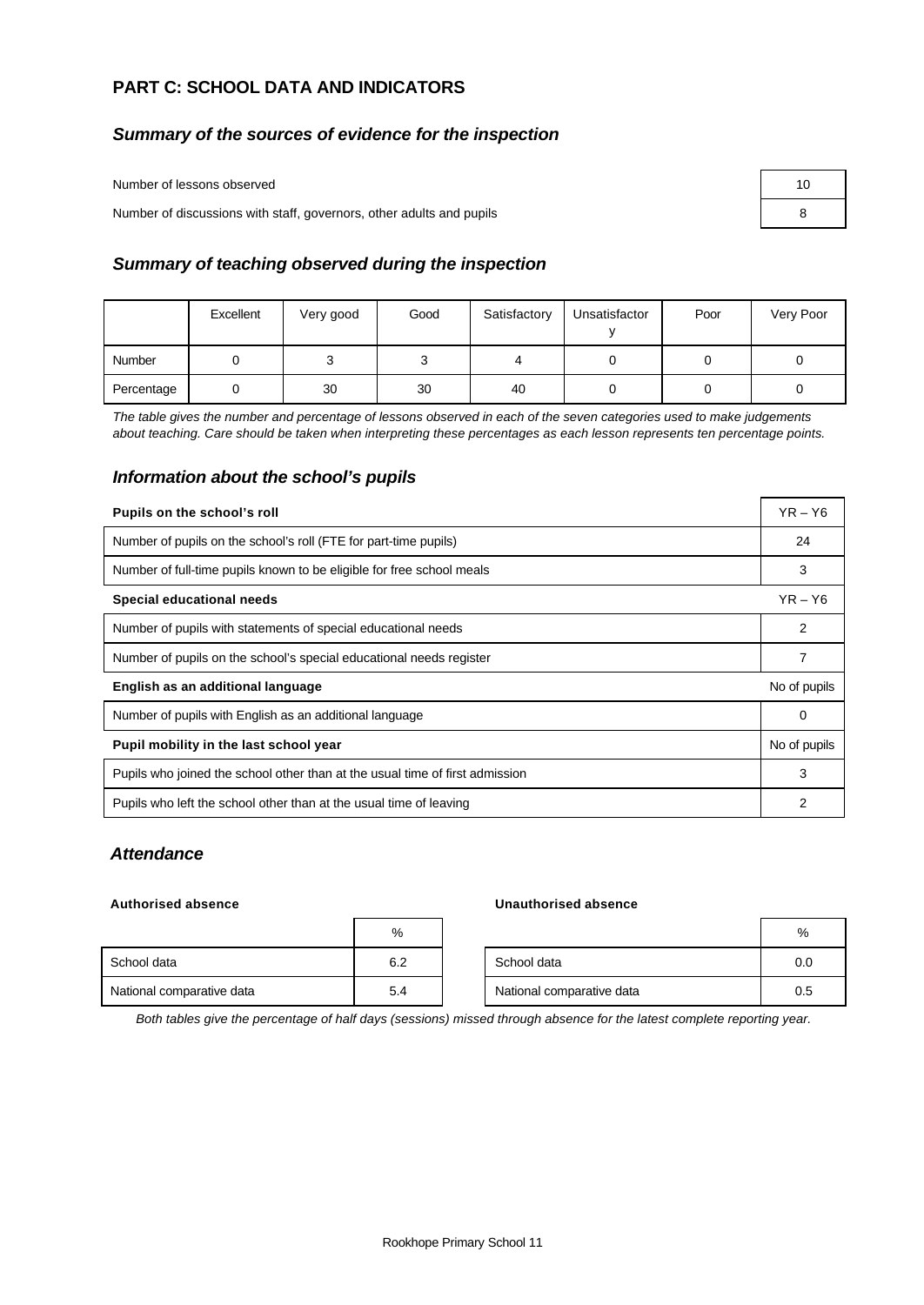# *Ethnic background of pupils* **Exclusions in the last school year**

| <b>Categories used in the Annual School Census</b>  | No of pupils<br>on roll | Number of<br>fixed period<br>exclusions | Number of<br>permanent<br>exclusions |
|-----------------------------------------------------|-------------------------|-----------------------------------------|--------------------------------------|
| White - British                                     | 21                      | $\mathbf 0$                             | $\mathbf 0$                          |
| White - Irish                                       | $\mathbf 0$             | $\Omega$                                | $\Omega$                             |
| White - any other White background                  | $\mathbf 0$             | 0                                       | $\Omega$                             |
| Mixed - White and Black Caribbean                   | $\mathbf 0$             | 0                                       | $\mathbf 0$                          |
| Mixed - White and Black African                     | $\mathbf 0$             | 0                                       | $\Omega$                             |
| Mixed - White and Asian                             | 1                       | 0                                       | $\mathbf 0$                          |
| Mixed - any other mixed background                  | $\Omega$                | $\Omega$                                | $\Omega$                             |
| Asian or Asian British - Indian                     | $\mathbf 0$             | $\Omega$                                | $\Omega$                             |
| Asian or Asian British - Pakistani                  | $\mathbf 0$             | $\Omega$                                | $\mathbf 0$                          |
| Asian or Asian British - Bangladeshi                | $\mathbf 0$             | $\Omega$                                | $\mathbf 0$                          |
| Asian or Asian British - any other Asian background | $\mathbf 0$             | $\Omega$                                | $\Omega$                             |
| Black or Black British - Caribbean                  | 0                       | 0                                       | $\Omega$                             |
| Black or Black British - African                    | $\mathbf 0$             | 0                                       | $\Omega$                             |
| Black or Black British - any other Black background | $\mathbf 0$             | 0                                       | $\mathbf 0$                          |
| Chinese                                             | $\mathbf 0$             | $\Omega$                                | $\mathbf 0$                          |
| Any other ethnic group                              | $\Omega$                | $\Omega$                                | $\Omega$                             |
| No ethnic group recorded                            | 0                       | 0                                       | 0                                    |

*The table refers to pupils of compulsory school age only. It gives the number of exclusions, which may be different from the number of pupils excluded.*

#### *Teachers and classes Financial information*

#### **Qualified teachers and classes: YR– Y6**

| Total number of qualified teachers (FTE) | 2.4 | Financial year | 2001/ |
|------------------------------------------|-----|----------------|-------|
| Number of pupils per qualified teacher   | 10  |                |       |
| Average class size                       | 12  |                | £     |
|                                          |     |                |       |

| Total number of education support staff |    |
|-----------------------------------------|----|
| Total aggregate hours worked per week   | 26 |

| <br>-----<br>Total number<br>1 E<br>`qualified teachers<br>οt |  | vear<br>Financial | 2002<br>2001 |
|---------------------------------------------------------------|--|-------------------|--------------|
|                                                               |  |                   |              |

| Average class size                      | 12 |                                            |                                      |        |
|-----------------------------------------|----|--------------------------------------------|--------------------------------------|--------|
| Education support staff: YR - Y6        |    |                                            | Total income                         | 162756 |
| Total number of education support staff |    |                                            | Total expenditure                    | 147218 |
| Total aggregate hours worked per week   | 26 |                                            | Expenditure per pupil                | 4656   |
| FTE means full-time equivalent.         |    | Balance brought forward from previous year | 10591                                |        |
|                                         |    |                                            | Balance carried forward to next year | 15538  |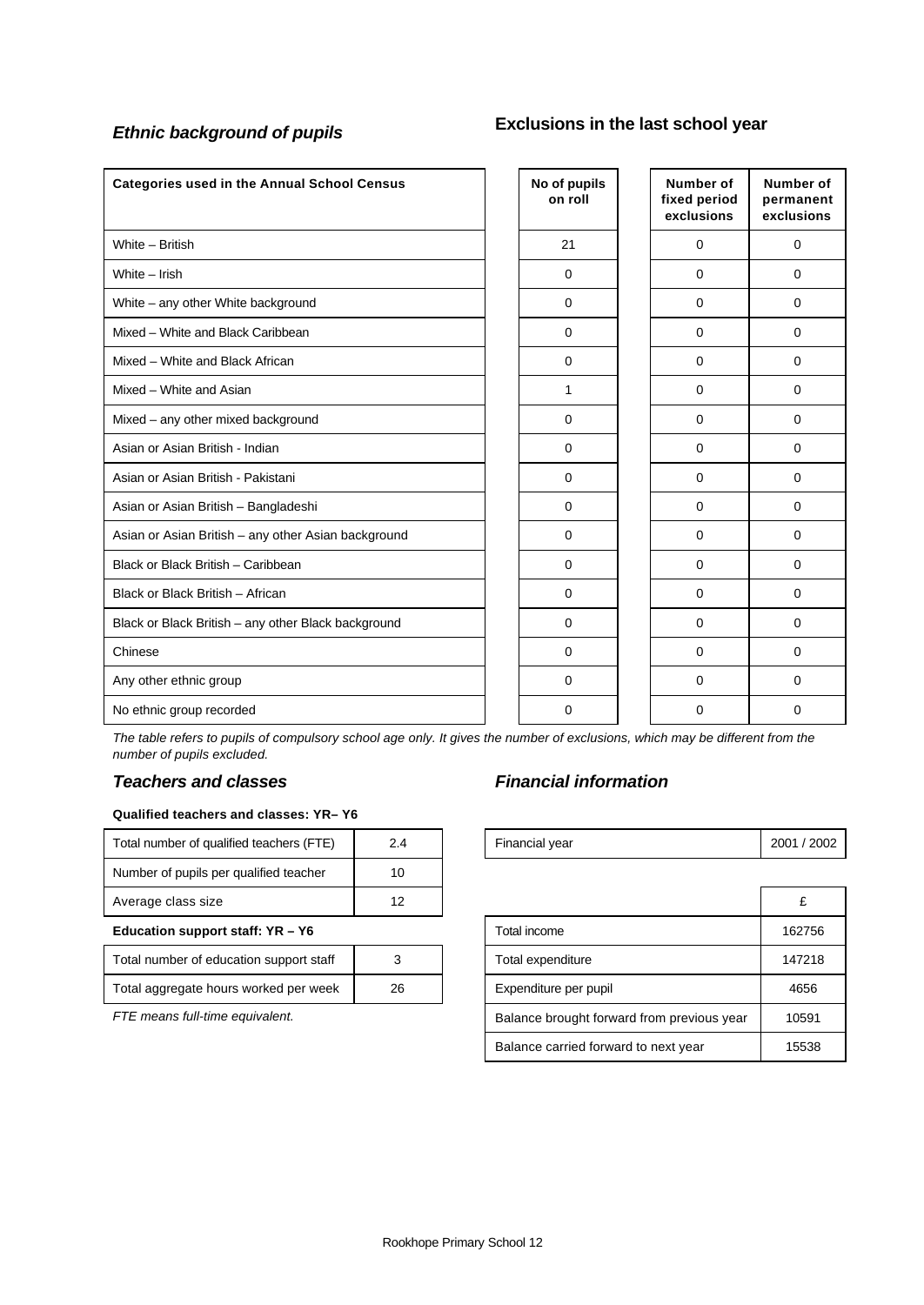#### *Recruitment of teachers*

| Number of teachers who left the school during the last two years                                               |     |
|----------------------------------------------------------------------------------------------------------------|-----|
| Number of teachers appointed to the school during the last two years                                           |     |
|                                                                                                                |     |
| Total number of vacant teaching posts (FTE)                                                                    |     |
| Number of vacancies filled by teachers on temporary contract of a term or more (FTE)                           | 0.4 |
| Number of unfilled vacancies or vacancies filled by teachers on temporary contract of less than one term (FTE) |     |
|                                                                                                                |     |

*FTE means full-time equivalent.*

#### *Results of the survey of parents and carers*

#### **Questionnaire return rate**

Number of questionnaires sent out | 31

Number of questionnaires returned 25

#### **Percentage of responses in each category**

*Percentages are rounded to the nearest integer and may not total 100.*

|                                                                                       | Strongly<br>agree | Tend to<br>agree | Tend to<br>disagree | Strongly<br>disagree | Don't<br>know |
|---------------------------------------------------------------------------------------|-------------------|------------------|---------------------|----------------------|---------------|
| My child likes school.                                                                | 92                | 8                | 0                   | $\Omega$             | $\mathbf 0$   |
| My child is making good progress in school.                                           | 88                | 9                | 0                   | 0                    | 4             |
| Behaviour in the school is good.                                                      | 68                | 24               | 8                   | 0                    | $\mathbf 0$   |
| My child gets the right amount of work to do at<br>home.                              | 68                | 20               | 4                   | 8                    | $\mathbf 0$   |
| The teaching is good.                                                                 | 92                | 8                | $\mathbf 0$         | 0                    | $\mathbf 0$   |
| I am kept well informed about how my child is<br>getting on.                          | 88                | 12 <sub>2</sub>  | $\Omega$            | $\Omega$             | 0             |
| I would feel comfortable about approaching the<br>school with questions or a problem. | 96                | 4                | $\mathbf 0$         | $\mathbf 0$          | $\mathbf 0$   |
| The school expects my child to work hard and<br>achieve his or her best.              | 88                | 12 <sup>2</sup>  | $\Omega$            | $\Omega$             | $\Omega$      |
| The school works closely with parents.                                                | 88                | 12 <sub>2</sub>  | $\mathbf 0$         | 0                    | $\mathbf 0$   |
| The school is well led and managed.                                                   | 76                | 24               | $\Omega$            | $\Omega$             | $\Omega$      |
| The school is helping my child become mature and<br>responsible.                      | 80                | 12 <sup>2</sup>  | 8                   | $\Omega$             | $\Omega$      |
| The school provides an interesting range of<br>activities outside lessons.            | 60                | 32               | 8                   | 0                    | 0             |